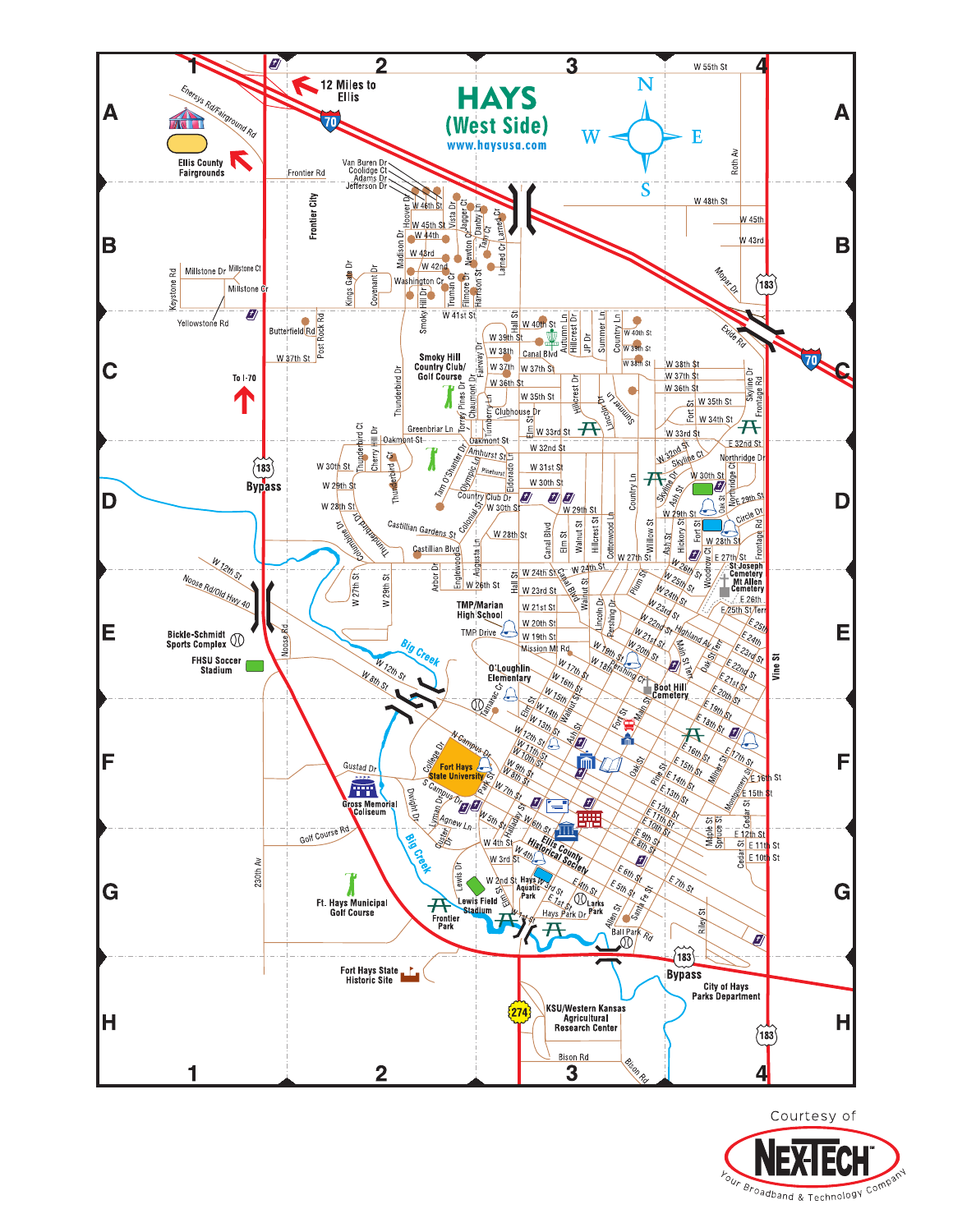

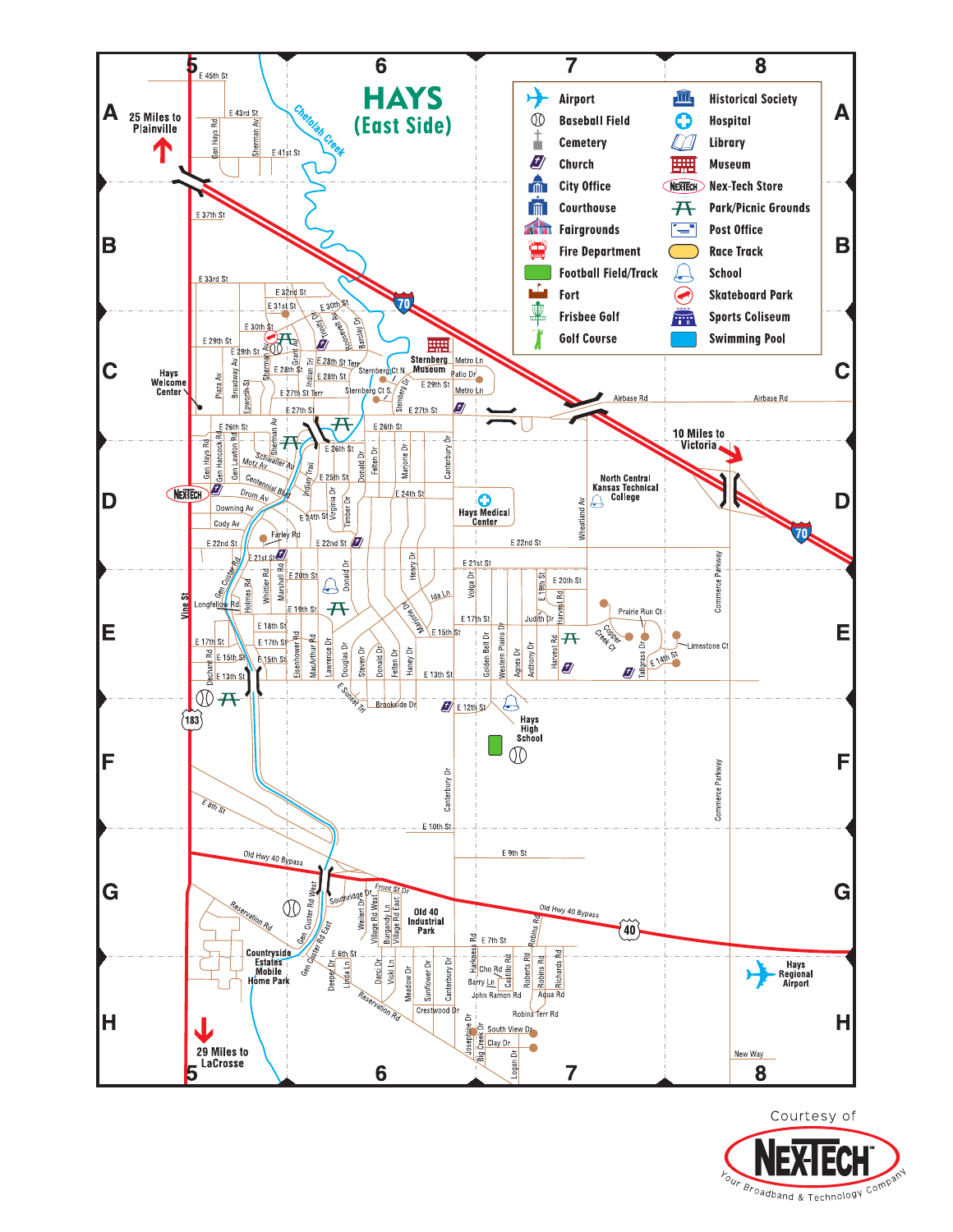#### **16 Community Maps - Hays Street Index**

**A** Adams Dr – B2 Agnes Dr – E7 Agnew Ln – F2 Airbase Rd – C7-C8 Allen St – E4-F4, G3 Amhurst St – D2-D3 Anthony Dr – E7 Aqua Rd – H7 Arbor Dr – D2-E2 Ash St – D4-E4, E3-G3 Augusta Ln – D3-E3 Autumn Ln – C3

# **B**

Ball Park Rd – G3 Barclay Dr – B6-C6 Barry Ln – H7 Big Creek Dr – H7 Bison Rd – H3 Broadway Av – B5-C5 Brookside Dr – F6 Burgundy Ln – G6 Butterfield Rd – C2

# **C**

Canal Blvd – C3-E3 Canterbury Dr – C6-H6 Castillian Blvd – D2 Castillian Gardens St – D2 Castillo Rd – G7-H7 Cedar St – F4-G4 Centennial Blvd – D5-D6 Chaumont Dr – C3 Cherry Hill Dr – C2-D2 Cho Rd – H7 Circle Dr – D4 Clay Dr – H7 Clubhouse Dr – C3 Cody Av – D5 College Dr – F2 Colonial St – D2-D3 Columbine Dr – D2 Commerce Parkway – D8-H8 Coolidge Ct – B2 Copper Creek Ct – E7 Cottonwood Ln – D3 Country Club Dr – D2-D3 Country Ln – C3-D3 Covenant Dr – B2 Crestwood Dr – H6 Custer Dr – G2

# **D**

Danby Ln – B3 Darcie Dr – G6-H6 Dechant Rd – E5 Deeper Dr – H6 Donald Dr – C6-F6 Douglas Dr – D6-E6 Downing Av – D5 Drum Av – D5-D6 Dwight Dr – F2-G2

# **E**

 $F$  1st St – G3  $E$  4th St – G3  $E$  5th St – G3 E 6th St – G3-G4, H6 E 7th St – G3-G4, G6-G7 E 8th St – F3, F5, G3-G6 E 9th St – F3, G3-G4, G6-G7 E 10th St – F3, G3-G4, G6 E 11th St – F3, G4 E 12th St – F3-F4, G4, F6-F7 E 13th St – F3-F4, E5-E8 E 14th St – F3-F4, E7-E8 E 15th St – F3-F4, E5-E6 E 16th St – F3-F4 E 17th St – F3-F4, E5-E6 E 18th St – F3-F4, E5 E 19th St – E3-E4, F4, E5-E6 E 20th St – E4-F4, E6 E 21st St – E4, D5-D7 E 22nd St – E4, D5-D8 E 23rd St – E4 E 24th St – E4, D6 E 25th St – E4, D6 E 25th St Terr – E4 E 26th St – E4, C5-C6, D6 E 27th St - D4, C5-C7 E 27th St Terr – C5-C6 E 28th St – C5-C6 E 28th St Terr – C6 E 29th St – D4, C5-C6 E 30th St – C5-C6, B6 E 31st St – C5 E 32nd St – D4, B5-B6 E 33rd St – B5-B6 E 37th St – B5 E 41st St – A5  $E$  42nd St – A5 E 43rd St  $-$  A5 E  $45th$  St – A5 E Sunset Trl – E6-F6 Eisenhower Rd – D6-E6 Eldorado Ln – D3 Elm  $St - C3-G3$ Enersys Rd/Fairground Rd – A1 Englewood St – D2-E2 Epworth  $St - C5$ Exide Rd – C4

## **F**

Fairground Rd/Enersys Rd – A1 Fairway Dr – C3 Farley Rd – D5 Felten Dr – C6-E6 Filmore Dr – B2 Fort St – C4-E4, E3-G3 Front St Dr – G6 Frontage Rd – C4-D4 Frontier Rd – A1-A2

# **G**

General Custer Rd – D5-F5, C6-D6, F6-G6 General Custer Rd East – G6 General Custer Rd West – G6 General Hancock Rd – C5-D5 General Hays Rd – A5, C5-D5 General Lawton Rd – C5-D5 Golden Belt Dr – E7 Golf Course Rd – G1-G2 Grant Av – C6 Greenbriar Ln – C2 Gustad Dr – F2

## **H**

Hall St – B3-F3 Halladay St – F3-G3 Haney Dr – C6-F6, G6 Harkness Rd – G7-H7 Harrison St – B2 Harvest Rd – E7 Hays Park Dr – G3 Henry Dr – C6-E6 Hickory St – D4 Highland Av – E4 Hillcrest Dr – C3 Hillcrest St – D3 Holmes Rd – E5 Hoover Dr – B2 Hwy 183 – A4-H4, A5-H5 Hwy 183 Bypass – A1-E1, E2-G2, G3-H3, H4

**I**

Ida Ln – E6 Indian Trl – B6-D6

## **J**

JP Dr – C3 Jagger Ct – B2 Jefferson Dr – B2 John Ramon Rd – H7 Josephine Dr – H6 Judith Dr – E7

### **K**

Keystone Rd – B1 Kings Gate Dr – B2

COMMUNITY MAPS COMMUNITY MAPS